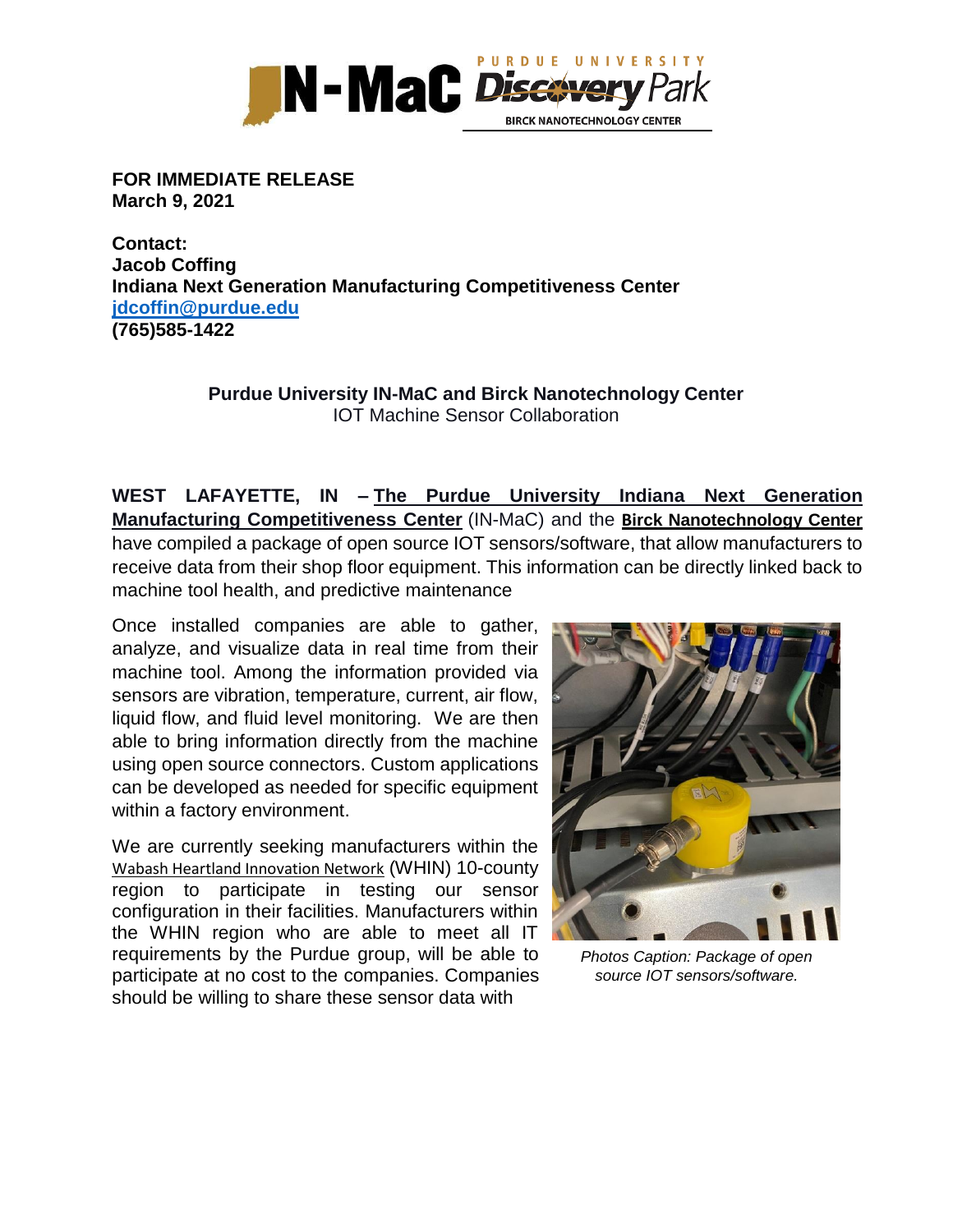

Purdue researchers. This will be used to develop algorithms that can hopefully help all participants. The data collected is only for research purposes and won't be shared with any outside partners.

For more information contact Jacob Coffing at **[jdcoffin@purdue.edu.](mailto:jdcoffin@purdue.edu)**



*Photos Caption: Package of open source IOT sensors/software.* 

# # #

**About IN-MaC:** IN-MaC provides programs and services to enhance the talents and capabilities of Indiana's present and future workforce by facilitating connections between educators and industry to catalyze the formation of near-term and long-term skills in a highly accessible manner across Indiana. IN-MaC supports a variety of STEM-type, skilled trades, degree (associates and undergraduate), and certificate programs.

IN-MaC leverages its resources, networks and partnerships with industry, local communities, educators and interested stakeholders to provide a variety of formal courses and informal activities that embolden pathways to meet present and future workforce talent needs.

**About Discovery Park:** Discovery Park is a place where Purdue researchers move beyond traditional boundaries, collaborating across disciplines and with policymakers and business leaders to create solutions for a better world. Grand challenges of global health, global conflict and security, and those that lie at the nexus of sustainable energy, world food supply, water and the environment are the focus of researchers in Discovery Park. The translation of discovery to impact is integrated into the fabric of Discovery Park through entrepreneurship programs and partnerships.